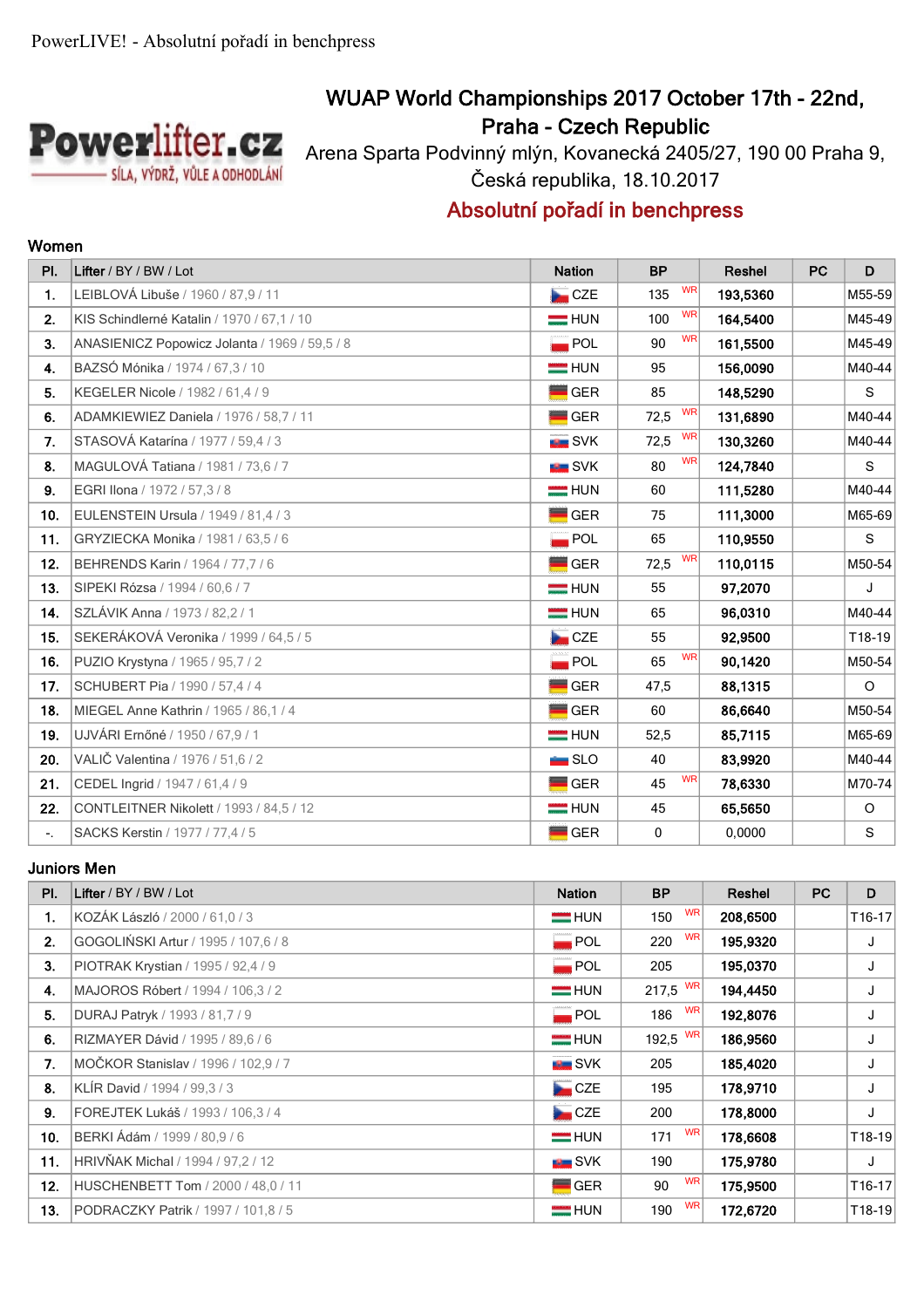| 14. | GRÍGEL Matej / 1994 / 104,6 / 5         | <b>NE SVK</b>      | 190              | 170,8100 | J      |
|-----|-----------------------------------------|--------------------|------------------|----------|--------|
| 15. | NAGY Miklós Nándor / 1997 / 80,6 / 3    | $=$ HUN            | 162,5            | 170,1700 | J      |
| 16. | KULAK Alan / 1994 / 99,0 / 13           | POL                | 185              | 170,0150 | J      |
| 17. | HAJDUK Patrik / 1996 / 89,9 / 4         | POL                | 170              | 164,7980 | J      |
| 18. | VÁCHA Jaroslav / 1995 / 79,9 / 10       | CZE                | 155              | 163,5560 | J      |
| 19. | SINKA Bence / 1995 / 74,7 / 1           | $=$ HUN            | 145              | 162,5160 | J      |
| 20. | SKŘINAŘ Petr / 1994 / 80,9 / 7          | <b>De</b> CZE      | 155              | 161,9440 | J      |
| 21. | NÉMETH Richárd / 1993 / 99,4 / 10       | $=$ HUN            | 175              | 160,5450 | J      |
| 22. | KRIEG Ron / 1998 / 136,0 / 1            | $\blacksquare$ GER | 185              | 156,3250 | T18-19 |
| 23. | MACURA Marcel / 1999 / 72,8 / 2         | <b>SVK</b>         | 135              | 155,2770 | T18-19 |
| 24. | FABIŠÍK Jakub / 1994 / 94,8 / 1         | <b>B</b> SVK       | 165              | 154,7370 | J      |
| 25. | KACZMAREK Patryk / 1995 / 88,8 / 9      | POL                | 157,5            | 153,9720 | J      |
| 26. | NEUMAN Nikolas / 1997 / 92,2 / 6        | CZE                | 157,5            | 150,0030 | J      |
| 27. | LIEBREICH Lukáš / 1996 / 82,1 / 2       | CZE                | 145              | 149,7560 | J      |
| 28. | BEDNÁR Roman / 1995 / 95,4 / 11         | <b>IN SVK</b>      | 160              | 149,5040 | J      |
| 29. | PÉTER Csaba / 1999 / 70,5 / 10          | <b>EL</b> SVK      | 125              | 148,2500 | T16-17 |
| 30. | ŠPINKA Dominik / 1995 / 87,8 / 5        | CZE                | 150              | 147,6900 | J      |
| 31. | GYURICSKA István jr. / 2000 / 74,0 / 9  | $=$ HUN            | <b>WR</b><br>130 | 147,1600 | T16-17 |
| 32. | BIERMORDT Nils Mario / 1999 / 99,3 / 12 | <b>GER</b>         | <b>WR</b><br>155 | 142,2590 | T16-17 |
| 33. | SCHÜLLER Martin / 1996 / 89,7 / 8       | $\blacksquare$ AUT | 135              | 131,0040 | J      |
| 34. | MIKEŠ Martin / 2001 / 108,3 / 14        | CZE                | <b>CR</b><br>133 | 118,2370 | T16-17 |
| 35. | ČIERNY Filip / 1998 / 71,2 / 4          | <b>SVK</b>         | 100              | 117,4800 | T18-19 |
| 36. | TRIVKOVIĆ Marko / 1999 / 106,6 / 8      | <b>N</b> BIH       | 130              | 116,1680 | T18-19 |
| 37. | MARYŠKA Alex / 2000 / 94,5 / 7          | CZE                | 107,5            | 100,9425 | T16-17 |
| 38. | ŠAFR Lukáš / 2000 / 60,0 / 13           | CZE                | 70               | 99,6100  | T16-17 |

**Men**

| Lifter / BY / BW / Lot                  | <b>Nation</b>      | <b>BP</b>        | $R+MC$   | <b>PC</b> | D       |
|-----------------------------------------|--------------------|------------------|----------|-----------|---------|
| KUŽEL Vlastimil / 1977 / 109,8 / 18     | CZE                | $257,5$ WR       | 227,8875 |           | M40-44  |
| VDOVYCHENKO Jaroslav / 1984 / 114,3 / 6 | <b>UKR</b>         | 255,5 $W$ R      | 223,2559 |           | $\circ$ |
| MIKSA Artur / 1983 / 88,3 / 5           | $\blacksquare$ POL | <b>WR</b><br>225 | 220,6350 |           | $\circ$ |
| HAHN Pavel / 1993 / 115,6 / 15          | CZE                | 252,5 WR         | 220,0790 |           | $\circ$ |
| KACAR Burak / 1990 / 114,0 / 17         | <b>GER</b>         | 250,5 WR         | 219,1875 |           | $\circ$ |
| OLÁH Ákos / 1989 / 105,9 / 8            | $=$ HUN            | 240              | 214,8960 |           | $\circ$ |
| HULIN Peter / 1980 / 131,9 / 10         | <b>GER</b>         | 252,5 WR         | 214,3725 |           | S       |
| MUHIĆ Irfan / 1978 / 124,0 / 9          | BIH                | 247,5 $W$ R      | 212,6025 |           | S       |
| HERODOWICZ Arkadiusz / 1982 / 120,3 / 7 | $\blacksquare$ POL | <b>WR</b><br>246 | 212,4948 |           | S       |
| ADAMASZEK Konrad / 1987 / 74,8 / 3      | $\blacksquare$ POL | 185              | 207,0890 |           | $\circ$ |
| MORO Mahir / 1981 / 109,2 / 1           | <b>N</b> BIH       | 227,5 WR         | 201,7925 |           | S       |
| OLÁH Ondrej / 1991 / 62,7 / 6           | $\blacksquare$ SVK | 150              | 201,6600 |           | $\circ$ |
| MUHIĆ Farik / 1992 / 133.8 / 6          | <b>BIH</b>         | 235              | 199,0450 |           | $\circ$ |
| ANDRYS Daniel / 1987 / 108.3 / 14       | CZE                | 222,5            | 197,8025 |           | $\circ$ |
| BOSS Daniel / 1982 / 110,0 / 2          | $\blacksquare$ SUI | 222,5            | 196,9125 |           | S       |
| MURATOVIĆ Mirza / 1981 / 143,2 / 6      | BIH                | 235              | 196,6950 |           | S       |
| SMILJANIC Milan / 1978 / 134,5 / 8      | $\blacksquare$ SRB | 230              | 194,8100 |           | S       |
| GRIGEL Juraj / 1992 / 111,7 / 3         | <b>EL</b> SVK      | 220              | 193,6440 |           | $\circ$ |
| RATAJ Damian / 1993 / 105,7 / 4         | $\blacksquare$ POL | 215              | 192,6830 |           | $\circ$ |
|                                         |                    |                  |          |           |         |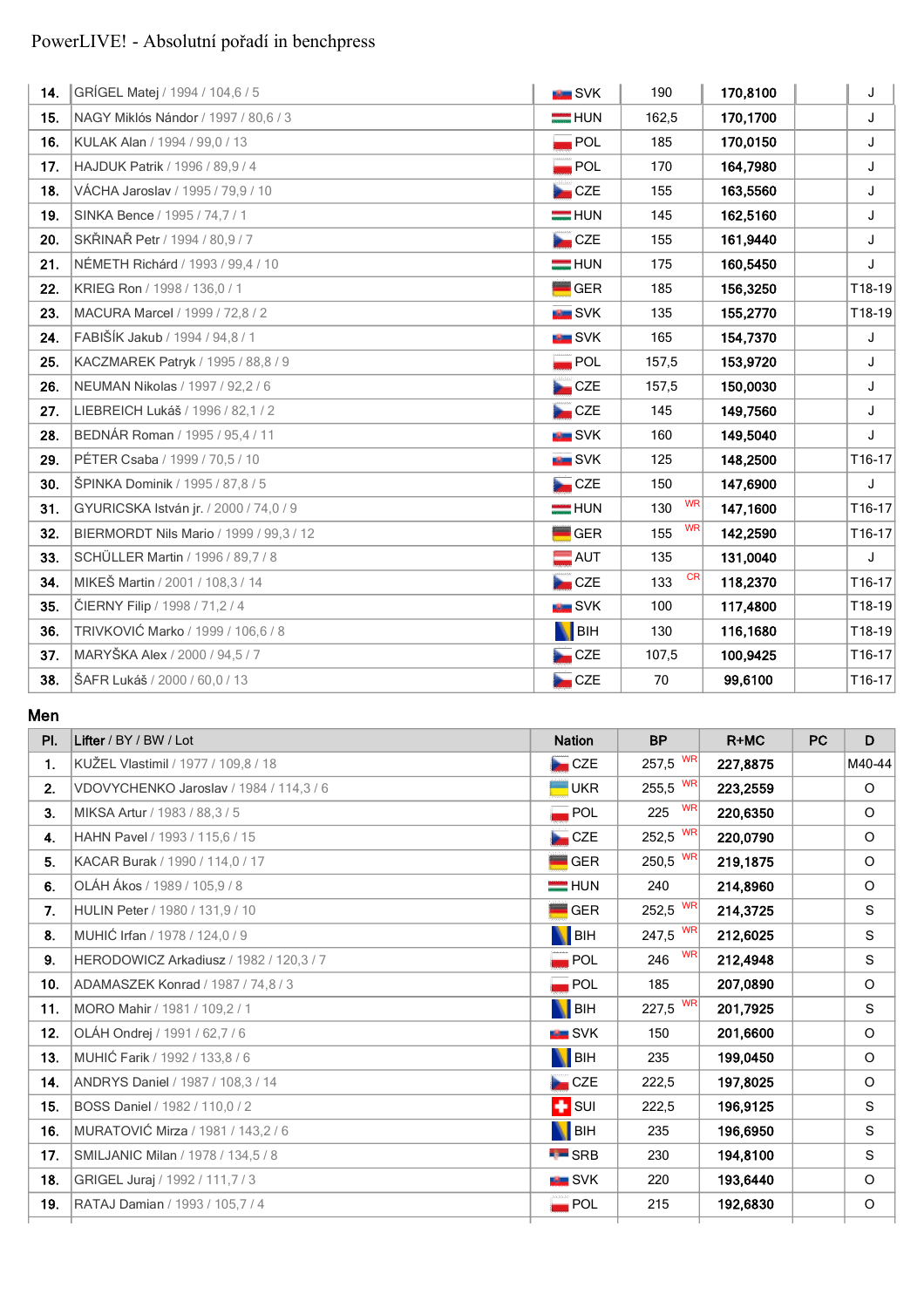| 20.                        | LOZA Patrik / 1985 / 113,6 / 5          | <b>De</b> CZE      | 220   | 192,6320 | O       |
|----------------------------|-----------------------------------------|--------------------|-------|----------|---------|
| 21.                        | KOPIC Zoran / 1992 / 109.6 / 11         | $\blacksquare$ SRB | 215   | 190,4040 | O       |
| 22.                        | LENGYEL Csaba Miklós / 1978 / 120,8 / 5 | $=$ HUN            | 215   | 185,5020 | S       |
| 23.                        | WĘGLIŃSKI Tomasz / 1978 / 140,1 / 12    | $\blacksquare$ POL | 220   | 184,8000 | S       |
| 24.                        | SZABÓ Kornél / 1986 / 89,0 / 12         | $=$ HUN            | 187,5 | 183,0000 | O       |
| 25.                        | UHER Jonáš / 1987 / 88,8 / 2            | <b>De</b> CZE      | 185   | 180,8560 | O       |
| 26.                        | HARANDZA Jozef / 1982 / 116,4 / 2       | <b>EXAMPLE</b> SVK | 207,5 | 180,5250 | S       |
| 27.                        | SISMANOVIC Goran / 1981 / 96,7 / 10     | $\equiv$ SLO       | 190   | 176,3580 | S       |
| 28.                        | SCHILING Sergej / 1984 / 67,5 / 1       | $\blacksquare$ GER | 142,5 | 176,2725 | $\circ$ |
| 29.                        | MOLNÁR Gábor / 1992 / 79,0 / 4          | $=$ HUN            | 165   | 175,8900 | O       |
| 30.                        | VLČEK Denis / 1991 / 159,8 / 3          | CZE                | 212,5 | 175,1000 | O       |
| 31.                        | GROZDANOVIC Milan / 1989 / 75,0 / 8     | $\blacksquare$ SRB | 155   | 173,1350 | O       |
| 32.                        | CHAŁAJ Bartosz / 1987 / 127,3 / 4       | $\blacksquare$ POL | 202,5 | 173,0970 | O       |
| 33.                        | KRAWCZYK Rafał / 1991 / 82,2 / 7        | $\blacksquare$ POL | 167,5 | 172,7930 | O       |
| 34.                        | NOVÁK Petr / 1977 / 89,7 / 14           | <b>De</b> CZE      | 175   | 169,8200 | S       |
| 35.                        | BUDINA Libor / 1983 / 80,3 / 11         | CZE                | 160   | 168,0640 | O       |
| 36.                        | PIASZCZYK Konrad / 1978 / 89,1 / 11     | $\blacksquare$ POL | 170   | 165,7840 | S       |
| 37.                        | KOČÍ Roman / 1989 / 91,5 / 7            | CZE                | 170   | 162,8600 | O       |
| 38.                        | MÁTÉ Tamás / 1989 / 134, 7 / 5          | $=$ HUN            | 190   | 160,7780 | O       |
| 39.                        | LANDIGA Pavel / 1991 / 87,4 / 10        | <b>Det</b> CZE     | 162,5 | 160,4525 | O       |
| 40.                        | KOHOUT Petr / 1984 / 125,3 / 1          | CZE                | 182,5 | 156,4025 | O       |
| 41.                        | CORBA Michal / 1979 / 128,5 / 4         | <b>BE</b> SVK      | 182,5 | 155,6725 | S       |
| 42.                        | JALILIAN Pouya / 1987 / 110,0 / 13      | $\blacksquare$ AUT | 175   | 154,8750 | $\circ$ |
| 43.                        | RUCKL Vlastimil / 1984 / 113,7 / 1      | CZE                | 175   | 153,1600 | O       |
| 44.                        | JURASZEK Andrzej / 1977 / 90,0 / 13     | $\blacksquare$ POL | 157,5 | 152,6175 | S       |
| 45.                        | KASSNER Tim / 1989 / 86,3 / 14          | $\blacksquare$ GER | 150   | 149,3400 | $\circ$ |
| 46.                        | NAGY Bence / 1985 / 113,9 / 9           | $=$ HUN            | 167,5 | 146,5625 | O       |
| 47.                        | GNEIST Stefan / 1981 / 79,5 / 3         | $=$ GER            | 135   | 143,1000 | S       |
| 48.                        | SATRAPA Jan / 1986 / 97,1 / 16          | CZE                | 150   | 138,9900 | $\circ$ |
| 49.                        | DOBOS Péter / 1985 / 58,1 / 13          | $=$ HUN            | 65    | 97,0710  | O       |
| $\overline{\phantom{a}}$ . | GRIGA Viktor / 1991 / 98,7 / 12         | <b>De</b> CZE      | 0     | 0,0000   | O       |
| ۰.                         | SAVIC Rade / 1984 / 150,5 / 2           | $\blacksquare$ SRB | 0     | 0,0000   | O       |

#### **Masters Men**

| PI. | Lifter / BY / BW / Lot                 | <b>Nation</b>      | <b>BP</b>        | $R+MC$   | <b>PC</b> | D      |
|-----|----------------------------------------|--------------------|------------------|----------|-----------|--------|
| 1.  | MOON Tim / 1964 / 133,0 / 7            | <b>E</b> USA       | <b>WR</b><br>245 | 250,7663 |           | M50-54 |
| 2.  | KUPCSIK László / 1967 / 89,7 / 11      | $=$ HUN            | <b>WR</b><br>220 | 245,5112 |           | M50-54 |
| 3.  | TRICHLIN Erwin / 1939 / 63,1 / 8       | $\blacksquare$ AUT | 90               | 242,3758 |           | M75-79 |
| 4.  | ORŁOWSKI Miroslaw / 1943 / 97.1 / 13   | $\blacksquare$ POL | WR<br>143        | 241,1569 |           | M70-74 |
| 5.  | SZTANKE József / 1954 / 95,7 / 7       | $=$ HUN            | 173 $WR$         | 237,3221 |           | M60-64 |
| 6.  | HAKL Josef / 1950 / 117,3 / 1          | CZE                | <b>WR</b><br>160 | 221,7914 |           | M65-69 |
| 7.  | SUK Milan / 1963 / 80.0 / 11           | CZE                | <b>WR</b><br>171 | 221,3274 |           | M50-54 |
| 8.  | SCHOULA Kurt / 1952 / 99,1 / 4         | $\blacksquare$ GER | 160              | 220,6110 |           | M60-64 |
| 9.  | KUTZSCH Frank / 1956 / 89.8 / 7        | <b>GER</b>         | 160              | 218,7869 |           | M60-64 |
| 10. | MÜLLER Gerd / 1952 / 78,1 / 5          | GER                | 132,5 $W$ R      | 218,7223 |           | M65-69 |
| 11. | YAZICHYAN Hovhannes / 1971 / 95,9 / 10 | $\blacksquare$ POL | <b>WR</b><br>210 | 211,0767 |           | M45-49 |
| 12. | SCHOŘ Karel / 1955 / 82,0 / 9          | CZE                | 140              | 208,4544 |           | M60-64 |
|     |                                        |                    |                  |          |           |        |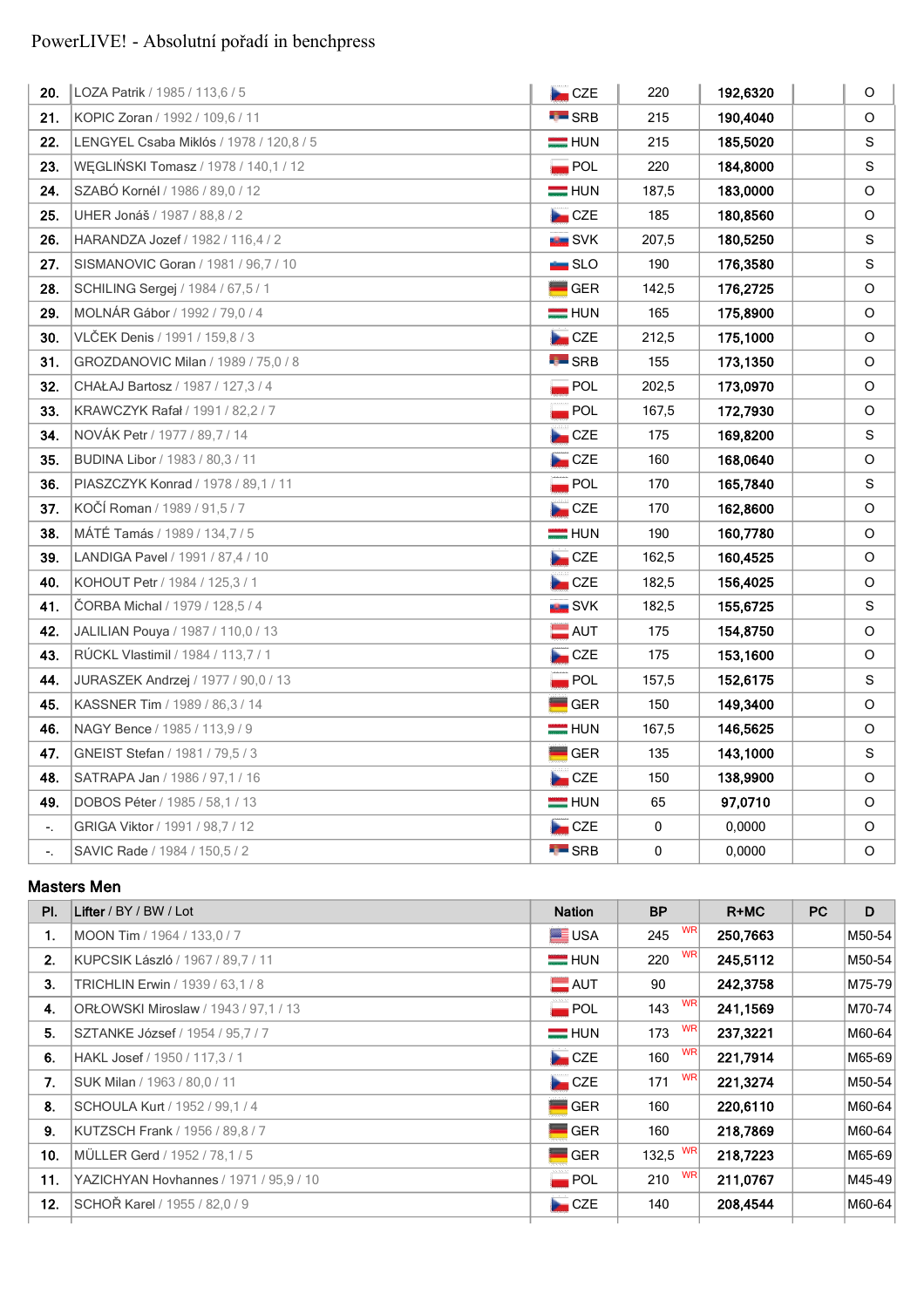| 13.   | VETTER Ulrich / 1952 / 108,4 / 2      | <b>GER</b>                   | 152,5 $W$ R      | 207,8326  | M65-69 |
|-------|---------------------------------------|------------------------------|------------------|-----------|--------|
| 14.   | MAREŠ Václav / 1968 / 120,0 / 4       | CZE                          | 210              | 205,3901  | M45-49 |
| 15.   | GYURICSKA István / 1967 / 81,7 / 4    | $=$ HUN                      | WR<br>172        | 205,0395  | M50-54 |
| 16.   | KUHLMEY Hansjürgen / 1941 / 123,8 / 6 | <b>GER</b>                   | WR<br>122,5      | 204, 1414 | M75-79 |
| $17.$ | KUŽEL Vlastimil / 1977 / 109,8 / 13   | CZE                          | <b>WR</b><br>230 | 203,5500  | M40-44 |
| 18.   | KROPIDŁOWSKI Bogdan / 1971 / 80,9 / 8 | <b>POL</b>                   | WR<br>180,5      | 203,2961  | M45-49 |
| 19.   | KALIŃSKI Antoni / 1953 / 67,1 / 4     | POL                          | 107,5            | 200,7933  | M60-64 |
| 20.   | SUSZTAY Erik / 1972 / 130,7 / 4       | <b>EXAMPLE</b> SVK           | 222,5            | 200,7084  | M45-49 |
| 21.   | HERFORT Uwe / 1960 / 76,1 / 1         | GER                          | 140              | 200,0648  | M55-59 |
| 22.   | HAJAS Norbert / 1972 / 74,6 / 2       | $=$ HUN                      | <b>WR</b><br>168 | 199,8770  | M45-49 |
| 23.   | ESZENYI István / 1957 / 115,2 / 11    | $=$ HUN                      | 165              | 198,5999  | M60-64 |
| 24.   | MACEÁŠIK Petr / 1975 / 96,6 / 7       | <b>Det</b> CZE               | 210              | 197,7361  | M40-44 |
| 25.   | FLETT Joachim / 1958 / 102,6 / 8      | <b>GER</b>                   | 160              | 195,6096  | M55-59 |
| 26.   | ŠNAJDR Miloš / 1977 / 134,7 / 3       | <b>BER</b> SVK               | 230              | 194,6260  | M40-44 |
| 27.   | VASS László / 1964 / 132,7 / 8        | $=$ HUN                      | 187,5            | 191,9130  | M50-54 |
| 28.   | DZIERGWA Jürgen / 1958 / 66,7 / 10    | <b>GER</b>                   | 112,5            | 190,2994  | M55-59 |
| 29.   | BUGYI László / 1964 / 97,1 / 5        | $=$ HUN                      | 170              | 190,1291  | M50-54 |
| 30.   | GROSSER Klaus / 1955 / 114,7 / 5      | <b>GER</b>                   | 150              | 188,5680  | M60-64 |
| 31.   | VIGH Andreas / 1944 / 66,6 / 3        | <b>GER</b>                   | WR<br>82,5       | 188,4382  | M70-74 |
| 32.   | CEDEL Gerd / 1942 / 67,4 / 1          | <b>GER</b>                   | 80               | 188,3280  | M75-79 |
| 33.   | EWERT Hartmut / 1959 / 83,7 / 5       | GER                          | 140              | 188,3004  | M55-59 |
| 34.   | BEHRENDS Andreas / 1966 / 120,1 / 1   | <b>GER</b>                   | WR<br>185,5      | 187,1977  | M50-54 |
| 35.   | MOLNÁR Csaba / 1964 / 125,3 / 9       | $=$ HUN                      | 180              | 186,1918  | M50-54 |
| 36.   | SZABÓ Sándor / 1963 / 109,6 / 9       | $=$ HUN                      | 170              | 184,8779  | M50-54 |
| 37.   | KADLEC Vladimír / 1973 / 120,6 / 3    | CZE                          | 205              | 184,6993  | M40-44 |
| 38.   | ESSER František / 1946 / 79,6 / 3     | CZE                          | 100              | 184,2312  | M70-74 |
| 39.   | CSEH Lajos / 1974 / 81,6 / 6          | $=$ HUN                      | CR<br>172,5      | 184,0331  | M40-44 |
| 40.   | EULENSTEIN Joachim / 1947 / 94,2 / 8  | <b>GER</b>                   | 115              | 184,0046  | M70-74 |
| 41.   | UJVÁRI Ernő / 1948 / 88,0 / 13        | $=$ HUN                      | 110              | 179,9283  | M65-69 |
| 42.   | KOZMA László / 1957 / 88.1 / 2        | $=$ HUN                      | 132,5            | 179,5953  | M60-64 |
| 43.   | BOUCHAL Marek / 1974 / 99,5 / 6       | <b>De</b> CZE                | 190              | 179,1084  | M40-44 |
| 44.   | KOPER Zbigniew / 1953 / 74,1 / 9      | $\overline{\phantom{a}}$ POL | 105              | 178,1567  | M60-64 |
| 45.   | KREBS Joachim / 1968 / 104,8 / 3      | $\blacksquare$ AUT           | 175              | 178,0523  | M45-49 |
| 46.   | NAGY Béla / 1960 / 111,2 / 7          | $=$ HUN                      | CR<br>157,5      | 176,6784  | M55-59 |
| 47.   | NGUYEN Tám / 1970 / 85,0 / 6          | <b>ERIC SVK</b>              | 160              | 176,4122  | M45-49 |
| 48.   | KALISCHKE Herbert / 1948 / 98,3 / 2   | <b>GER</b>                   | 115              | 176,3956  | M65-69 |
| 49.   | PFEIFENRÓT Tamás / 1973 / 109,0 / 10  | <b>HUN</b>                   | 190              | 175,9453  | M40-44 |
| 50.   | HENDZEL Mirosław / 1974 / 145,8 / 11  | $\blacksquare$ POL           | 205              | 175,9258  | M40-44 |
| 51.   | SAJKO Franitšek / 1971 / 87,6 / 10    | <b>NH</b> SVK                | 165              | 175,4154  | M45-49 |
| 52.   | HEIZER Attila / 1965 / 106,0 / 8      | $=$ HUN                      | 167,5            | 175,0978  | M50-54 |
| 53.   | PEŠKA Josef / 1965 / 74,0 / 14        | CZE                          | WR<br>130        | 174,6789  | M50-54 |
| 54.   | MOHÁCSI Zsolt / 1966 / 98,7 / 3       | $=$ HUN                      | 162,5            | 174,6540  | M50-54 |
| 55.   | FERANDER Benny / 1971 / 131,1 / 13    | <b>SWE</b>                   | 192,5            | 173,4425  | M45-49 |
| 56.   | MACZKA Mieczysłąw / 1954 / 81,6 / 2   | GER                          | 112,5            | 171,6262  | M60-64 |
| 57.   | KARCHŇÁK Vladimír / 1976 / 109,1 / 5  | <b>SVK</b>                   | 192,5            | 171,6012  | M40-44 |
| 58.   | KUROTCHENKO Igor / 1962 / 111, 1 / 3  | $\blacksquare$ RUS           | 155              | 170,8100  | M55-59 |
|       |                                       |                              |                  |           |        |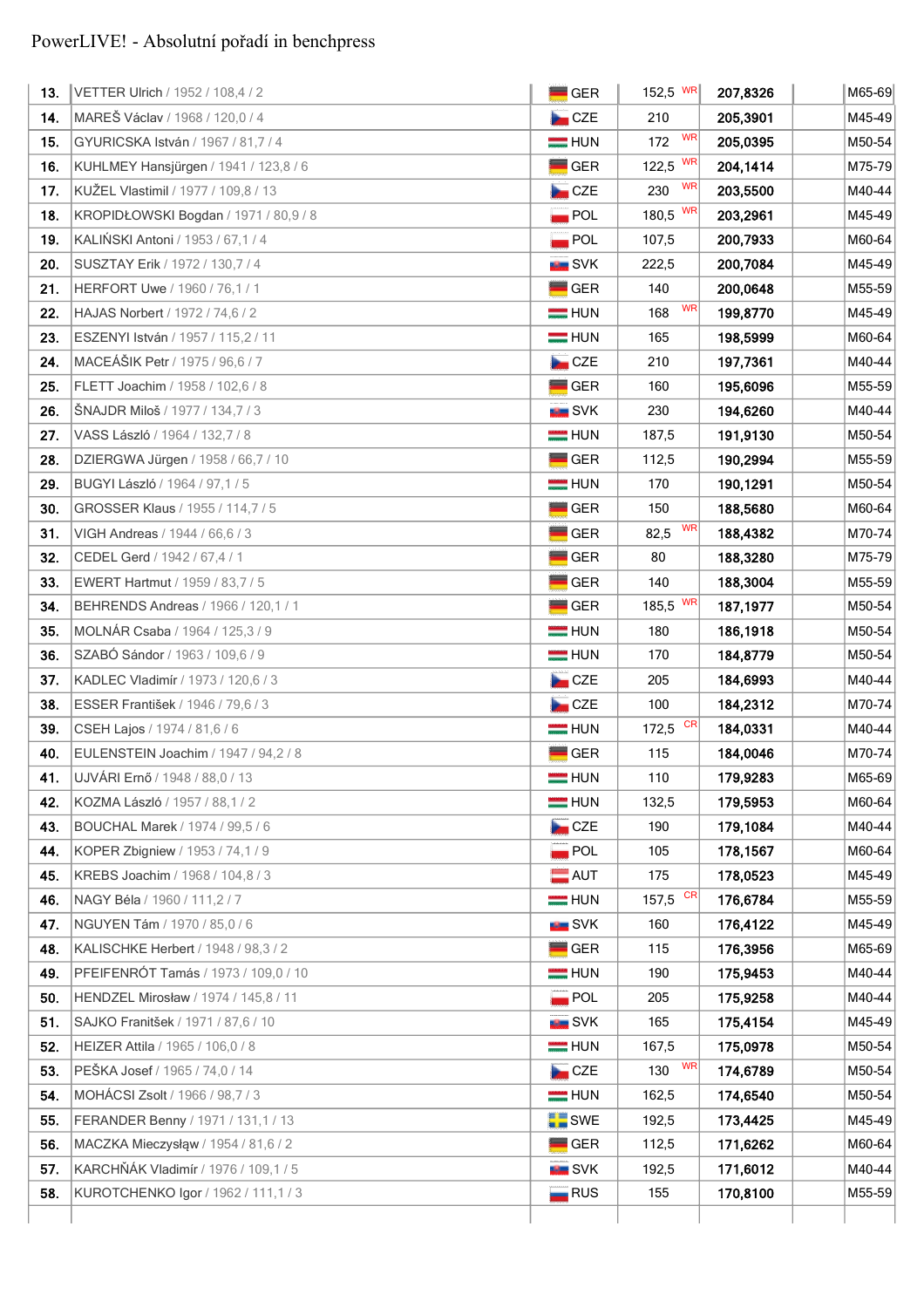| SOKOLY Štefan / 1976 / 97,2 / 12<br><b>BU</b> SVK<br>60.<br>182,5<br>169,8767<br>BOGNÁR Géza Attila / 1954 / 91,2 / 1<br>61.<br>$=$ HUN<br>120<br>169,3793<br>62.<br>DREWNIAK Zbigniew / 1973 / 128,6 / 6<br><b>POL</b><br>190<br>169,2011<br>63.<br>169,1450<br>KIS Péter Károly / 1956 / 108,6 / 9<br>$=$ HUN<br>135<br>GER<br>64.<br>LAUBER Dirk / 1963 / 133,9 / 5<br>165<br>168,6843<br>167,1100<br>65.<br>SZEIFERT István / 1977 / 88,0 / 9<br>$\equiv$ HUN<br>170<br>66.<br>CZE<br>180<br>166,9882<br>NEUMAN Josef / 1972 / 113,7 / 2<br>LEŠIGA Radek / 1971 / 110,0 / 2<br>CZE<br>67.<br>166,9552<br>175<br>68.<br>BURKHARD Steffen / 1950 / 72,3 / 5<br>GER<br>90<br>166,3531<br>CZE<br>165,4949<br>69.<br>HLAVSA Rudolf / 1974 / 123,9 / 10<br>190<br>GREGORČIČ Enri / 1976 / 74,0 / 12<br>70.<br>SLO<br>145<br>164,9607<br><b>CR</b><br>107,5<br>NÉMETH József / 1958 / 74,0 / 11<br>71.<br>$=$ HUN<br>164,2815<br><b>GER</b><br>72.<br>PSCHERER Björn / 1975 / 124,1 / 5<br>187,5<br>163,3174<br>73.<br>BELME Péter / 1975 / 99,2 / 15<br>$=$ HUN<br>175<br>162,9346<br>$\overline{\phantom{a}}$ POL<br>185<br>162,3190<br>74.<br>DOMARADZKI Tomasz / 1976 / 112,9 / 9<br>$\blacksquare$ POL<br>162,3046<br>75.<br>KANTOR Grzegorz / 1972 / 141,6 / 2<br>182,5<br>GER<br>76.<br>WEBER Eduard / 1957 / 102,9 / 10<br>130<br>162,2494<br>SZABÓ Zsolt Viktor / 1976 / 135,4 / 12<br>77.<br>$=$ HUN<br>190<br>161,4291<br>$\blacksquare$ AUT<br>161,1341<br>78.<br>SILBERBAUER Helmut / 1964 / 95,1 / 16<br>145<br>GER<br>160,1689<br>79.<br>STEINKOPF Falk / 1961 / 96,0 / 15<br>135<br>$\blacksquare$ AUT<br>157,5<br>80.<br>AUER Mario / 1972 / 89,3 / 12<br>160,0890<br>81.<br>MEGYERI Zoltán / 1974 / 84,1 / 4<br>$=$ HUN<br>159,4018<br>155<br>GER<br>82.<br>MAZUR Arkady / 1966 / 89,6 / 1<br>140<br>158,8106<br>83.<br><b>GER</b><br>HÖRNING Matthias / 1975 / 113,8 / 8<br>157,4869<br>177,5<br>CZE<br>84.<br>LANDIGA Anton / 1968 / 97,3 / 11<br>150<br>157,2008<br>85.<br>SOM Ferenc / 1974 / 126,0 / 10<br>$=$ HUN<br>180<br>156,4196<br>86.<br>CZE<br>156,2475<br>ZAPLETAL Vladan / 1971 / 85,8 / 8<br>145<br>87.<br>182,5<br>155,4462<br>HALCZYK Krzysztof / 1974 / 140,3 / 1<br>$\blacksquare$ POL<br><b>CR</b><br>GER<br>WACHS Günther / 1937 / 73,7 / 13<br>65<br>155,1459<br>88.<br>CZE<br>89.<br>FRANCUZ Milan / 1954 / 95.2 / 14<br>112,5<br>154,6918<br>90.<br>REISBACH Steffen / 1967 / 90,1 / 9<br><b>GER</b><br>140<br>153,4403<br>HORÁK Martin / 1977 / 97,5 / 14<br>91.<br><b>De</b> CZE<br>165<br>152,6250<br>OBORNÝ Roman / 1975 / 87,8 / 3<br>CZE<br>92.<br>150<br>149,7577<br>93.<br>NAGY Imre / 1962 / 103,6 / 4<br>$=$ HUN<br>135<br>149,6330<br>GÖBÖLÖS László / 1963 / 72,9 / 7<br>94.<br>$=$ HUN<br>149,0337<br>107,5<br>95.<br>KRIEGER Reiner / 1960 / 81,2 / 7<br><b>GER</b><br>110<br>148,6051<br>GRACÍK David / 1969 / 100,1 / 1<br>CZE<br>96.<br>145<br>147,7353<br>BEŇO Ladislav / 1965 / 108,8 / 11<br>97.<br><b>NEW SVK</b><br>140<br>147,5346<br>98.<br>RACZYKOWSKI Roman / 1961 / 98,2 / 12<br>POL<br>146,7451<br>125<br>FABIAN Roman / 1969 / 113,4 / 6<br>CZE<br>141,5003<br>99.<br>145<br>CZE<br>KOBR Milan / 1959 / 100,0 / 6<br>139,1074<br>100.<br>115<br>101.<br><b>GER</b><br>135,7078<br>SCHMID Berhard / 1964 / 78,6 / 10<br>105<br>ŠPAČEK Ladislav / 1947 / 74,9 / 6<br>102.<br>CZE<br>133,0658<br>70<br>103.<br>SLOVÍK Ján / 1951 / 107,6 / 4<br><b>SVK</b><br>125,4410<br>90 | 59.                        | FONYÓDI György / 1943 / 70,8 / 15 | $=$ HUN    | 77,5 | 170,2700 | M70-74 |
|------------------------------------------------------------------------------------------------------------------------------------------------------------------------------------------------------------------------------------------------------------------------------------------------------------------------------------------------------------------------------------------------------------------------------------------------------------------------------------------------------------------------------------------------------------------------------------------------------------------------------------------------------------------------------------------------------------------------------------------------------------------------------------------------------------------------------------------------------------------------------------------------------------------------------------------------------------------------------------------------------------------------------------------------------------------------------------------------------------------------------------------------------------------------------------------------------------------------------------------------------------------------------------------------------------------------------------------------------------------------------------------------------------------------------------------------------------------------------------------------------------------------------------------------------------------------------------------------------------------------------------------------------------------------------------------------------------------------------------------------------------------------------------------------------------------------------------------------------------------------------------------------------------------------------------------------------------------------------------------------------------------------------------------------------------------------------------------------------------------------------------------------------------------------------------------------------------------------------------------------------------------------------------------------------------------------------------------------------------------------------------------------------------------------------------------------------------------------------------------------------------------------------------------------------------------------------------------------------------------------------------------------------------------------------------------------------------------------------------------------------------------------------------------------------------------------------------------------------------------------------------------------------------------------------------------------------------------------------------------------------------------------------------------------------------------------------------------------------------------------------------------------------------------------------------------------------------------------------------------------------------------------------------------------------------------------------------------------------------------------------------------------------------------------------------------------|----------------------------|-----------------------------------|------------|------|----------|--------|
|                                                                                                                                                                                                                                                                                                                                                                                                                                                                                                                                                                                                                                                                                                                                                                                                                                                                                                                                                                                                                                                                                                                                                                                                                                                                                                                                                                                                                                                                                                                                                                                                                                                                                                                                                                                                                                                                                                                                                                                                                                                                                                                                                                                                                                                                                                                                                                                                                                                                                                                                                                                                                                                                                                                                                                                                                                                                                                                                                                                                                                                                                                                                                                                                                                                                                                                                                                                                                                                |                            |                                   |            |      |          | M40-44 |
|                                                                                                                                                                                                                                                                                                                                                                                                                                                                                                                                                                                                                                                                                                                                                                                                                                                                                                                                                                                                                                                                                                                                                                                                                                                                                                                                                                                                                                                                                                                                                                                                                                                                                                                                                                                                                                                                                                                                                                                                                                                                                                                                                                                                                                                                                                                                                                                                                                                                                                                                                                                                                                                                                                                                                                                                                                                                                                                                                                                                                                                                                                                                                                                                                                                                                                                                                                                                                                                |                            |                                   |            |      |          | M60-64 |
|                                                                                                                                                                                                                                                                                                                                                                                                                                                                                                                                                                                                                                                                                                                                                                                                                                                                                                                                                                                                                                                                                                                                                                                                                                                                                                                                                                                                                                                                                                                                                                                                                                                                                                                                                                                                                                                                                                                                                                                                                                                                                                                                                                                                                                                                                                                                                                                                                                                                                                                                                                                                                                                                                                                                                                                                                                                                                                                                                                                                                                                                                                                                                                                                                                                                                                                                                                                                                                                |                            |                                   |            |      |          | M40-44 |
|                                                                                                                                                                                                                                                                                                                                                                                                                                                                                                                                                                                                                                                                                                                                                                                                                                                                                                                                                                                                                                                                                                                                                                                                                                                                                                                                                                                                                                                                                                                                                                                                                                                                                                                                                                                                                                                                                                                                                                                                                                                                                                                                                                                                                                                                                                                                                                                                                                                                                                                                                                                                                                                                                                                                                                                                                                                                                                                                                                                                                                                                                                                                                                                                                                                                                                                                                                                                                                                |                            |                                   |            |      |          | M60-64 |
|                                                                                                                                                                                                                                                                                                                                                                                                                                                                                                                                                                                                                                                                                                                                                                                                                                                                                                                                                                                                                                                                                                                                                                                                                                                                                                                                                                                                                                                                                                                                                                                                                                                                                                                                                                                                                                                                                                                                                                                                                                                                                                                                                                                                                                                                                                                                                                                                                                                                                                                                                                                                                                                                                                                                                                                                                                                                                                                                                                                                                                                                                                                                                                                                                                                                                                                                                                                                                                                |                            |                                   |            |      |          | M50-54 |
|                                                                                                                                                                                                                                                                                                                                                                                                                                                                                                                                                                                                                                                                                                                                                                                                                                                                                                                                                                                                                                                                                                                                                                                                                                                                                                                                                                                                                                                                                                                                                                                                                                                                                                                                                                                                                                                                                                                                                                                                                                                                                                                                                                                                                                                                                                                                                                                                                                                                                                                                                                                                                                                                                                                                                                                                                                                                                                                                                                                                                                                                                                                                                                                                                                                                                                                                                                                                                                                |                            |                                   |            |      |          | M40-44 |
|                                                                                                                                                                                                                                                                                                                                                                                                                                                                                                                                                                                                                                                                                                                                                                                                                                                                                                                                                                                                                                                                                                                                                                                                                                                                                                                                                                                                                                                                                                                                                                                                                                                                                                                                                                                                                                                                                                                                                                                                                                                                                                                                                                                                                                                                                                                                                                                                                                                                                                                                                                                                                                                                                                                                                                                                                                                                                                                                                                                                                                                                                                                                                                                                                                                                                                                                                                                                                                                |                            |                                   |            |      |          | M45-49 |
|                                                                                                                                                                                                                                                                                                                                                                                                                                                                                                                                                                                                                                                                                                                                                                                                                                                                                                                                                                                                                                                                                                                                                                                                                                                                                                                                                                                                                                                                                                                                                                                                                                                                                                                                                                                                                                                                                                                                                                                                                                                                                                                                                                                                                                                                                                                                                                                                                                                                                                                                                                                                                                                                                                                                                                                                                                                                                                                                                                                                                                                                                                                                                                                                                                                                                                                                                                                                                                                |                            |                                   |            |      |          | M45-49 |
|                                                                                                                                                                                                                                                                                                                                                                                                                                                                                                                                                                                                                                                                                                                                                                                                                                                                                                                                                                                                                                                                                                                                                                                                                                                                                                                                                                                                                                                                                                                                                                                                                                                                                                                                                                                                                                                                                                                                                                                                                                                                                                                                                                                                                                                                                                                                                                                                                                                                                                                                                                                                                                                                                                                                                                                                                                                                                                                                                                                                                                                                                                                                                                                                                                                                                                                                                                                                                                                |                            |                                   |            |      |          | M65-69 |
|                                                                                                                                                                                                                                                                                                                                                                                                                                                                                                                                                                                                                                                                                                                                                                                                                                                                                                                                                                                                                                                                                                                                                                                                                                                                                                                                                                                                                                                                                                                                                                                                                                                                                                                                                                                                                                                                                                                                                                                                                                                                                                                                                                                                                                                                                                                                                                                                                                                                                                                                                                                                                                                                                                                                                                                                                                                                                                                                                                                                                                                                                                                                                                                                                                                                                                                                                                                                                                                |                            |                                   |            |      |          | M40-44 |
|                                                                                                                                                                                                                                                                                                                                                                                                                                                                                                                                                                                                                                                                                                                                                                                                                                                                                                                                                                                                                                                                                                                                                                                                                                                                                                                                                                                                                                                                                                                                                                                                                                                                                                                                                                                                                                                                                                                                                                                                                                                                                                                                                                                                                                                                                                                                                                                                                                                                                                                                                                                                                                                                                                                                                                                                                                                                                                                                                                                                                                                                                                                                                                                                                                                                                                                                                                                                                                                |                            |                                   |            |      |          | M40-44 |
|                                                                                                                                                                                                                                                                                                                                                                                                                                                                                                                                                                                                                                                                                                                                                                                                                                                                                                                                                                                                                                                                                                                                                                                                                                                                                                                                                                                                                                                                                                                                                                                                                                                                                                                                                                                                                                                                                                                                                                                                                                                                                                                                                                                                                                                                                                                                                                                                                                                                                                                                                                                                                                                                                                                                                                                                                                                                                                                                                                                                                                                                                                                                                                                                                                                                                                                                                                                                                                                |                            |                                   |            |      |          | M55-59 |
|                                                                                                                                                                                                                                                                                                                                                                                                                                                                                                                                                                                                                                                                                                                                                                                                                                                                                                                                                                                                                                                                                                                                                                                                                                                                                                                                                                                                                                                                                                                                                                                                                                                                                                                                                                                                                                                                                                                                                                                                                                                                                                                                                                                                                                                                                                                                                                                                                                                                                                                                                                                                                                                                                                                                                                                                                                                                                                                                                                                                                                                                                                                                                                                                                                                                                                                                                                                                                                                |                            |                                   |            |      |          | M40-44 |
|                                                                                                                                                                                                                                                                                                                                                                                                                                                                                                                                                                                                                                                                                                                                                                                                                                                                                                                                                                                                                                                                                                                                                                                                                                                                                                                                                                                                                                                                                                                                                                                                                                                                                                                                                                                                                                                                                                                                                                                                                                                                                                                                                                                                                                                                                                                                                                                                                                                                                                                                                                                                                                                                                                                                                                                                                                                                                                                                                                                                                                                                                                                                                                                                                                                                                                                                                                                                                                                |                            |                                   |            |      |          | M40-44 |
|                                                                                                                                                                                                                                                                                                                                                                                                                                                                                                                                                                                                                                                                                                                                                                                                                                                                                                                                                                                                                                                                                                                                                                                                                                                                                                                                                                                                                                                                                                                                                                                                                                                                                                                                                                                                                                                                                                                                                                                                                                                                                                                                                                                                                                                                                                                                                                                                                                                                                                                                                                                                                                                                                                                                                                                                                                                                                                                                                                                                                                                                                                                                                                                                                                                                                                                                                                                                                                                |                            |                                   |            |      |          | M40-44 |
|                                                                                                                                                                                                                                                                                                                                                                                                                                                                                                                                                                                                                                                                                                                                                                                                                                                                                                                                                                                                                                                                                                                                                                                                                                                                                                                                                                                                                                                                                                                                                                                                                                                                                                                                                                                                                                                                                                                                                                                                                                                                                                                                                                                                                                                                                                                                                                                                                                                                                                                                                                                                                                                                                                                                                                                                                                                                                                                                                                                                                                                                                                                                                                                                                                                                                                                                                                                                                                                |                            |                                   |            |      |          | M45-49 |
|                                                                                                                                                                                                                                                                                                                                                                                                                                                                                                                                                                                                                                                                                                                                                                                                                                                                                                                                                                                                                                                                                                                                                                                                                                                                                                                                                                                                                                                                                                                                                                                                                                                                                                                                                                                                                                                                                                                                                                                                                                                                                                                                                                                                                                                                                                                                                                                                                                                                                                                                                                                                                                                                                                                                                                                                                                                                                                                                                                                                                                                                                                                                                                                                                                                                                                                                                                                                                                                |                            |                                   |            |      |          | M60-64 |
|                                                                                                                                                                                                                                                                                                                                                                                                                                                                                                                                                                                                                                                                                                                                                                                                                                                                                                                                                                                                                                                                                                                                                                                                                                                                                                                                                                                                                                                                                                                                                                                                                                                                                                                                                                                                                                                                                                                                                                                                                                                                                                                                                                                                                                                                                                                                                                                                                                                                                                                                                                                                                                                                                                                                                                                                                                                                                                                                                                                                                                                                                                                                                                                                                                                                                                                                                                                                                                                |                            |                                   |            |      |          | M40-44 |
|                                                                                                                                                                                                                                                                                                                                                                                                                                                                                                                                                                                                                                                                                                                                                                                                                                                                                                                                                                                                                                                                                                                                                                                                                                                                                                                                                                                                                                                                                                                                                                                                                                                                                                                                                                                                                                                                                                                                                                                                                                                                                                                                                                                                                                                                                                                                                                                                                                                                                                                                                                                                                                                                                                                                                                                                                                                                                                                                                                                                                                                                                                                                                                                                                                                                                                                                                                                                                                                |                            |                                   |            |      |          | M50-54 |
|                                                                                                                                                                                                                                                                                                                                                                                                                                                                                                                                                                                                                                                                                                                                                                                                                                                                                                                                                                                                                                                                                                                                                                                                                                                                                                                                                                                                                                                                                                                                                                                                                                                                                                                                                                                                                                                                                                                                                                                                                                                                                                                                                                                                                                                                                                                                                                                                                                                                                                                                                                                                                                                                                                                                                                                                                                                                                                                                                                                                                                                                                                                                                                                                                                                                                                                                                                                                                                                |                            |                                   |            |      |          | M55-59 |
|                                                                                                                                                                                                                                                                                                                                                                                                                                                                                                                                                                                                                                                                                                                                                                                                                                                                                                                                                                                                                                                                                                                                                                                                                                                                                                                                                                                                                                                                                                                                                                                                                                                                                                                                                                                                                                                                                                                                                                                                                                                                                                                                                                                                                                                                                                                                                                                                                                                                                                                                                                                                                                                                                                                                                                                                                                                                                                                                                                                                                                                                                                                                                                                                                                                                                                                                                                                                                                                |                            |                                   |            |      |          | M40-44 |
|                                                                                                                                                                                                                                                                                                                                                                                                                                                                                                                                                                                                                                                                                                                                                                                                                                                                                                                                                                                                                                                                                                                                                                                                                                                                                                                                                                                                                                                                                                                                                                                                                                                                                                                                                                                                                                                                                                                                                                                                                                                                                                                                                                                                                                                                                                                                                                                                                                                                                                                                                                                                                                                                                                                                                                                                                                                                                                                                                                                                                                                                                                                                                                                                                                                                                                                                                                                                                                                |                            |                                   |            |      |          | M40-44 |
|                                                                                                                                                                                                                                                                                                                                                                                                                                                                                                                                                                                                                                                                                                                                                                                                                                                                                                                                                                                                                                                                                                                                                                                                                                                                                                                                                                                                                                                                                                                                                                                                                                                                                                                                                                                                                                                                                                                                                                                                                                                                                                                                                                                                                                                                                                                                                                                                                                                                                                                                                                                                                                                                                                                                                                                                                                                                                                                                                                                                                                                                                                                                                                                                                                                                                                                                                                                                                                                |                            |                                   |            |      |          | M50-54 |
|                                                                                                                                                                                                                                                                                                                                                                                                                                                                                                                                                                                                                                                                                                                                                                                                                                                                                                                                                                                                                                                                                                                                                                                                                                                                                                                                                                                                                                                                                                                                                                                                                                                                                                                                                                                                                                                                                                                                                                                                                                                                                                                                                                                                                                                                                                                                                                                                                                                                                                                                                                                                                                                                                                                                                                                                                                                                                                                                                                                                                                                                                                                                                                                                                                                                                                                                                                                                                                                |                            |                                   |            |      |          | M40-44 |
|                                                                                                                                                                                                                                                                                                                                                                                                                                                                                                                                                                                                                                                                                                                                                                                                                                                                                                                                                                                                                                                                                                                                                                                                                                                                                                                                                                                                                                                                                                                                                                                                                                                                                                                                                                                                                                                                                                                                                                                                                                                                                                                                                                                                                                                                                                                                                                                                                                                                                                                                                                                                                                                                                                                                                                                                                                                                                                                                                                                                                                                                                                                                                                                                                                                                                                                                                                                                                                                |                            |                                   |            |      |          | M45-49 |
|                                                                                                                                                                                                                                                                                                                                                                                                                                                                                                                                                                                                                                                                                                                                                                                                                                                                                                                                                                                                                                                                                                                                                                                                                                                                                                                                                                                                                                                                                                                                                                                                                                                                                                                                                                                                                                                                                                                                                                                                                                                                                                                                                                                                                                                                                                                                                                                                                                                                                                                                                                                                                                                                                                                                                                                                                                                                                                                                                                                                                                                                                                                                                                                                                                                                                                                                                                                                                                                |                            |                                   |            |      |          | M40-44 |
|                                                                                                                                                                                                                                                                                                                                                                                                                                                                                                                                                                                                                                                                                                                                                                                                                                                                                                                                                                                                                                                                                                                                                                                                                                                                                                                                                                                                                                                                                                                                                                                                                                                                                                                                                                                                                                                                                                                                                                                                                                                                                                                                                                                                                                                                                                                                                                                                                                                                                                                                                                                                                                                                                                                                                                                                                                                                                                                                                                                                                                                                                                                                                                                                                                                                                                                                                                                                                                                |                            |                                   |            |      |          | M45-49 |
|                                                                                                                                                                                                                                                                                                                                                                                                                                                                                                                                                                                                                                                                                                                                                                                                                                                                                                                                                                                                                                                                                                                                                                                                                                                                                                                                                                                                                                                                                                                                                                                                                                                                                                                                                                                                                                                                                                                                                                                                                                                                                                                                                                                                                                                                                                                                                                                                                                                                                                                                                                                                                                                                                                                                                                                                                                                                                                                                                                                                                                                                                                                                                                                                                                                                                                                                                                                                                                                |                            |                                   |            |      |          | M40-44 |
|                                                                                                                                                                                                                                                                                                                                                                                                                                                                                                                                                                                                                                                                                                                                                                                                                                                                                                                                                                                                                                                                                                                                                                                                                                                                                                                                                                                                                                                                                                                                                                                                                                                                                                                                                                                                                                                                                                                                                                                                                                                                                                                                                                                                                                                                                                                                                                                                                                                                                                                                                                                                                                                                                                                                                                                                                                                                                                                                                                                                                                                                                                                                                                                                                                                                                                                                                                                                                                                |                            |                                   |            |      |          | M+80   |
|                                                                                                                                                                                                                                                                                                                                                                                                                                                                                                                                                                                                                                                                                                                                                                                                                                                                                                                                                                                                                                                                                                                                                                                                                                                                                                                                                                                                                                                                                                                                                                                                                                                                                                                                                                                                                                                                                                                                                                                                                                                                                                                                                                                                                                                                                                                                                                                                                                                                                                                                                                                                                                                                                                                                                                                                                                                                                                                                                                                                                                                                                                                                                                                                                                                                                                                                                                                                                                                |                            |                                   |            |      |          | M60-64 |
|                                                                                                                                                                                                                                                                                                                                                                                                                                                                                                                                                                                                                                                                                                                                                                                                                                                                                                                                                                                                                                                                                                                                                                                                                                                                                                                                                                                                                                                                                                                                                                                                                                                                                                                                                                                                                                                                                                                                                                                                                                                                                                                                                                                                                                                                                                                                                                                                                                                                                                                                                                                                                                                                                                                                                                                                                                                                                                                                                                                                                                                                                                                                                                                                                                                                                                                                                                                                                                                |                            |                                   |            |      |          | M45-49 |
|                                                                                                                                                                                                                                                                                                                                                                                                                                                                                                                                                                                                                                                                                                                                                                                                                                                                                                                                                                                                                                                                                                                                                                                                                                                                                                                                                                                                                                                                                                                                                                                                                                                                                                                                                                                                                                                                                                                                                                                                                                                                                                                                                                                                                                                                                                                                                                                                                                                                                                                                                                                                                                                                                                                                                                                                                                                                                                                                                                                                                                                                                                                                                                                                                                                                                                                                                                                                                                                |                            |                                   |            |      |          | M40-44 |
|                                                                                                                                                                                                                                                                                                                                                                                                                                                                                                                                                                                                                                                                                                                                                                                                                                                                                                                                                                                                                                                                                                                                                                                                                                                                                                                                                                                                                                                                                                                                                                                                                                                                                                                                                                                                                                                                                                                                                                                                                                                                                                                                                                                                                                                                                                                                                                                                                                                                                                                                                                                                                                                                                                                                                                                                                                                                                                                                                                                                                                                                                                                                                                                                                                                                                                                                                                                                                                                |                            |                                   |            |      |          | M40-44 |
|                                                                                                                                                                                                                                                                                                                                                                                                                                                                                                                                                                                                                                                                                                                                                                                                                                                                                                                                                                                                                                                                                                                                                                                                                                                                                                                                                                                                                                                                                                                                                                                                                                                                                                                                                                                                                                                                                                                                                                                                                                                                                                                                                                                                                                                                                                                                                                                                                                                                                                                                                                                                                                                                                                                                                                                                                                                                                                                                                                                                                                                                                                                                                                                                                                                                                                                                                                                                                                                |                            |                                   |            |      |          | M50-54 |
|                                                                                                                                                                                                                                                                                                                                                                                                                                                                                                                                                                                                                                                                                                                                                                                                                                                                                                                                                                                                                                                                                                                                                                                                                                                                                                                                                                                                                                                                                                                                                                                                                                                                                                                                                                                                                                                                                                                                                                                                                                                                                                                                                                                                                                                                                                                                                                                                                                                                                                                                                                                                                                                                                                                                                                                                                                                                                                                                                                                                                                                                                                                                                                                                                                                                                                                                                                                                                                                |                            |                                   |            |      |          | M50-54 |
|                                                                                                                                                                                                                                                                                                                                                                                                                                                                                                                                                                                                                                                                                                                                                                                                                                                                                                                                                                                                                                                                                                                                                                                                                                                                                                                                                                                                                                                                                                                                                                                                                                                                                                                                                                                                                                                                                                                                                                                                                                                                                                                                                                                                                                                                                                                                                                                                                                                                                                                                                                                                                                                                                                                                                                                                                                                                                                                                                                                                                                                                                                                                                                                                                                                                                                                                                                                                                                                |                            |                                   |            |      |          | M55-59 |
|                                                                                                                                                                                                                                                                                                                                                                                                                                                                                                                                                                                                                                                                                                                                                                                                                                                                                                                                                                                                                                                                                                                                                                                                                                                                                                                                                                                                                                                                                                                                                                                                                                                                                                                                                                                                                                                                                                                                                                                                                                                                                                                                                                                                                                                                                                                                                                                                                                                                                                                                                                                                                                                                                                                                                                                                                                                                                                                                                                                                                                                                                                                                                                                                                                                                                                                                                                                                                                                |                            |                                   |            |      |          | M45-49 |
|                                                                                                                                                                                                                                                                                                                                                                                                                                                                                                                                                                                                                                                                                                                                                                                                                                                                                                                                                                                                                                                                                                                                                                                                                                                                                                                                                                                                                                                                                                                                                                                                                                                                                                                                                                                                                                                                                                                                                                                                                                                                                                                                                                                                                                                                                                                                                                                                                                                                                                                                                                                                                                                                                                                                                                                                                                                                                                                                                                                                                                                                                                                                                                                                                                                                                                                                                                                                                                                |                            |                                   |            |      |          | M50-54 |
|                                                                                                                                                                                                                                                                                                                                                                                                                                                                                                                                                                                                                                                                                                                                                                                                                                                                                                                                                                                                                                                                                                                                                                                                                                                                                                                                                                                                                                                                                                                                                                                                                                                                                                                                                                                                                                                                                                                                                                                                                                                                                                                                                                                                                                                                                                                                                                                                                                                                                                                                                                                                                                                                                                                                                                                                                                                                                                                                                                                                                                                                                                                                                                                                                                                                                                                                                                                                                                                |                            |                                   |            |      |          | M55-59 |
|                                                                                                                                                                                                                                                                                                                                                                                                                                                                                                                                                                                                                                                                                                                                                                                                                                                                                                                                                                                                                                                                                                                                                                                                                                                                                                                                                                                                                                                                                                                                                                                                                                                                                                                                                                                                                                                                                                                                                                                                                                                                                                                                                                                                                                                                                                                                                                                                                                                                                                                                                                                                                                                                                                                                                                                                                                                                                                                                                                                                                                                                                                                                                                                                                                                                                                                                                                                                                                                |                            |                                   |            |      |          | M45-49 |
|                                                                                                                                                                                                                                                                                                                                                                                                                                                                                                                                                                                                                                                                                                                                                                                                                                                                                                                                                                                                                                                                                                                                                                                                                                                                                                                                                                                                                                                                                                                                                                                                                                                                                                                                                                                                                                                                                                                                                                                                                                                                                                                                                                                                                                                                                                                                                                                                                                                                                                                                                                                                                                                                                                                                                                                                                                                                                                                                                                                                                                                                                                                                                                                                                                                                                                                                                                                                                                                |                            |                                   |            |      |          | M55-59 |
|                                                                                                                                                                                                                                                                                                                                                                                                                                                                                                                                                                                                                                                                                                                                                                                                                                                                                                                                                                                                                                                                                                                                                                                                                                                                                                                                                                                                                                                                                                                                                                                                                                                                                                                                                                                                                                                                                                                                                                                                                                                                                                                                                                                                                                                                                                                                                                                                                                                                                                                                                                                                                                                                                                                                                                                                                                                                                                                                                                                                                                                                                                                                                                                                                                                                                                                                                                                                                                                |                            |                                   |            |      |          | M50-54 |
|                                                                                                                                                                                                                                                                                                                                                                                                                                                                                                                                                                                                                                                                                                                                                                                                                                                                                                                                                                                                                                                                                                                                                                                                                                                                                                                                                                                                                                                                                                                                                                                                                                                                                                                                                                                                                                                                                                                                                                                                                                                                                                                                                                                                                                                                                                                                                                                                                                                                                                                                                                                                                                                                                                                                                                                                                                                                                                                                                                                                                                                                                                                                                                                                                                                                                                                                                                                                                                                |                            |                                   |            |      |          | M70-74 |
|                                                                                                                                                                                                                                                                                                                                                                                                                                                                                                                                                                                                                                                                                                                                                                                                                                                                                                                                                                                                                                                                                                                                                                                                                                                                                                                                                                                                                                                                                                                                                                                                                                                                                                                                                                                                                                                                                                                                                                                                                                                                                                                                                                                                                                                                                                                                                                                                                                                                                                                                                                                                                                                                                                                                                                                                                                                                                                                                                                                                                                                                                                                                                                                                                                                                                                                                                                                                                                                |                            |                                   |            |      |          | M65-69 |
|                                                                                                                                                                                                                                                                                                                                                                                                                                                                                                                                                                                                                                                                                                                                                                                                                                                                                                                                                                                                                                                                                                                                                                                                                                                                                                                                                                                                                                                                                                                                                                                                                                                                                                                                                                                                                                                                                                                                                                                                                                                                                                                                                                                                                                                                                                                                                                                                                                                                                                                                                                                                                                                                                                                                                                                                                                                                                                                                                                                                                                                                                                                                                                                                                                                                                                                                                                                                                                                | $\overline{\phantom{a}}$ . | HÁJEK Jiří / 1962 / 123,0 / 7     | <b>CZE</b> | 0    | 0,0000   | M50-54 |